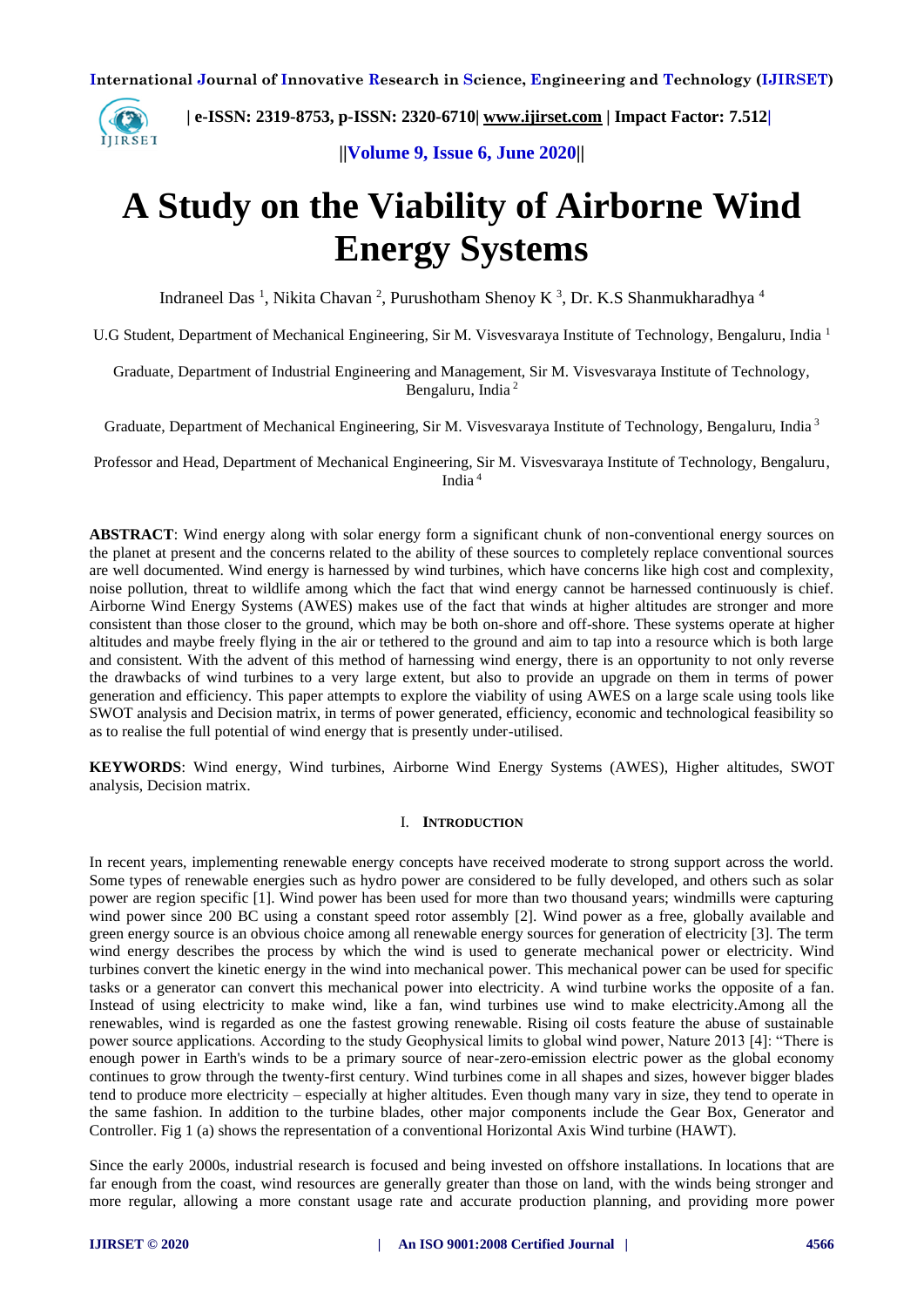

## **| e-ISSN: 2319-8753, p-ISSN: 2320-6710| [www.ijirset.com](http://www.ijirset.com/) | Impact Factor: 7.512|**

## **||Volume 9, Issue 6, June 2020||**

available for conversions. The foreseen growth rate of offshore installations is extremely promising; according to current forecasts, the worldwide installed power is envisaged in the order of 80 GW within 2020 [5].

With this regard, a totally new energy sector, Airborne Wind Energy (AWE) has emerged in the scientific community. AWE aims to capture wind energy at significantly increased altitudes and the devices used for harnessing this kind of energy can be referred to as Airborne Wind Energy Systems (AWESs). The high level and the persistence of the energy carried by high-altitude winds, that blow in the range of 200 m  $-$  10 km from the ground surface, attracted the attention of several research communities. The basic principle was introduced by the seminal work of Loyd [6] in which he analysed the maximum energy that can be theoretically extracted with AWESs based on tethered wings. During the last decade, the sector has experienced an extremely rapid acceleration. Several companies have entered the business of high-altitude wind energy, registering hundreds of patents and developing a number of prototypes and demonstrators. Several research teams all over the world are currently working on different aspects of the technology including control, electronics and mechanical design.

An airborne wind turbine is a concept where the turbine rotor (or its equivalent in AWESs) is airborne, thus drawing its advantage from higher mechanical and aerodynamic options, higher velocity and persistence of winds at high altitudes, while avoiding the expense of tower construction or the need for slip rings, yaw mechanism. An electrical generator may be on the ground or airborne depending on the type of the AWES. Airborne wind turbines may operate in low or high altitudes; they are part of a wider classification of Airborne Wind Energy Systems (AWES) termed as highaltitude wind power or crosswind kite power respectively. When the generator is located on the ground, the tethered aircraft need not carry the generator mass and when it is aloft, a conductive tether is used to transmit energy to either to the ground, used aloft or beamed to receivers using microwaves or laser depending on the type of the system.

Fig. 1 (b) shows the WPD (Wind Power Density) (x axis) variation with altitude (y axis). High altitude winds carry several times more power than at ground level. We call "high altitude winds", those ranging around 700-1400 meters above ground level.WPD increases with altitude and high above the ground the wind carries several times more power than at ground level. A classical wind turbine works at altitudes where WPD is significantly lower than where kites can fly. As a conservative estimate, we can refer to the standard atmosphere and we can say that high altitude wind carry twice more power than low altitude ones [7]. However, this estimate depends a lot on the site.



Fig. 1 (a) Main Parts of a Wind Turbine (b) Altitude (Y-axis) vs Wind Power Density (X-Axis) variation

## II. **CONVENTIONAL METHODS OF HARNESSING WIND ENERGY VS AIRBORNE WIND ENERGY SYSTEMS**

Wind energy has been harnessed traditionally by ground based wind turbines in which the flowing wind is converted to mechanical energy through the turbine blades and in turn to electrical energy by means of a generator. The traditional method of converting aerodynamic force of the wind to electrical energy is as follows:

- 1) When wind flows across the turbine blades, having an aerofoil profile, a difference in air pressure arises between the two sides of the blade.
- 2) This gives rise to two forces lift and drag, which are formed to compensate the difference in pressure. Out of the two, the lift force is the stronger force which lifts the blades and causes the rotor to spin.
- 3) The rotor is connected to the generator, either directly or through a shaft and a gearbox that speed up the rotation and allow for a physically smaller generator [8].

Wind turbines are of the following types:

1) Horizontal Axis Wind Turbine (HAWT), where the turbine is pivoted on the top of the tower and placed in such a way that the blades (usually three in number) face the wind, hence operating "upwind".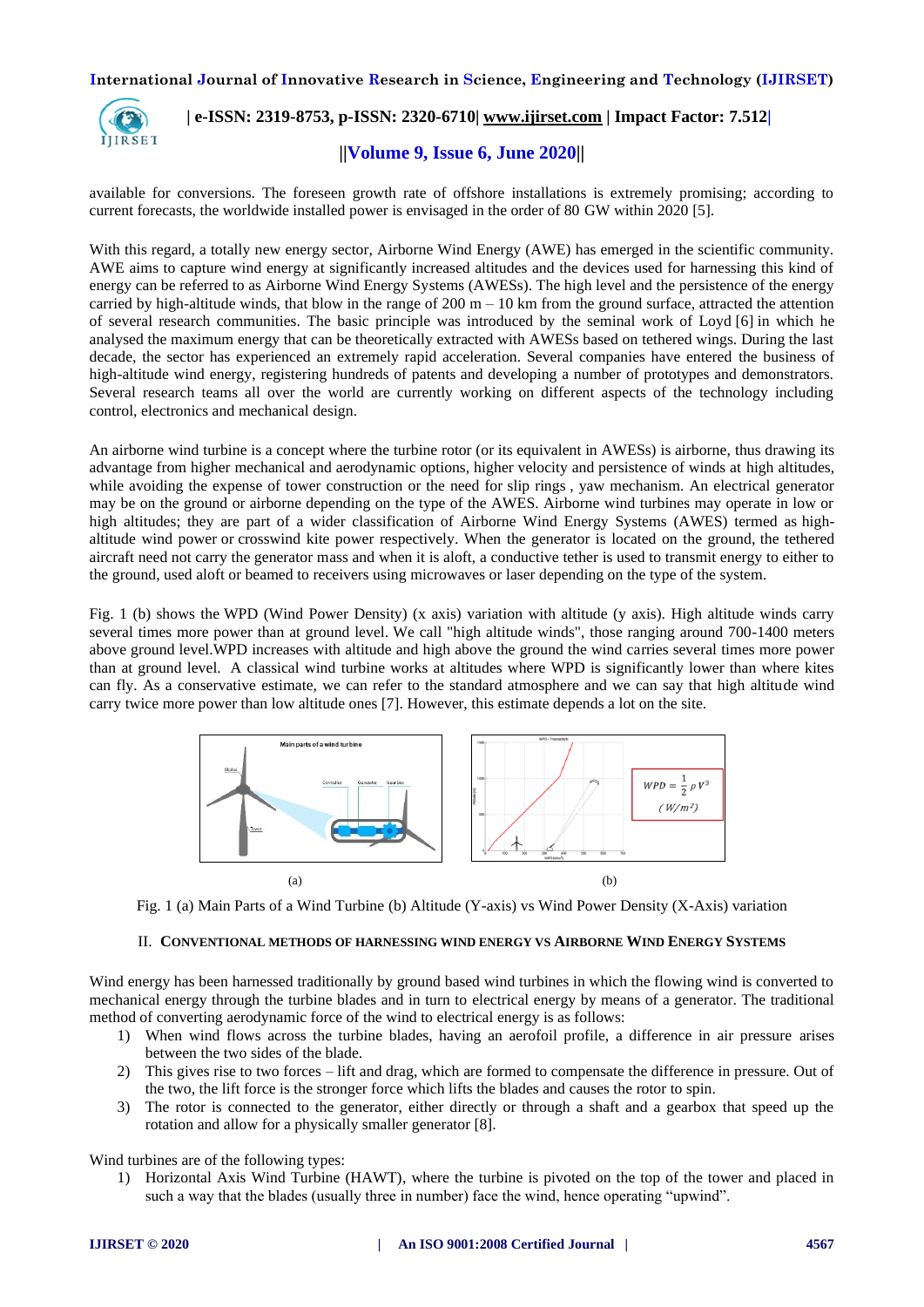

## **| e-ISSN: 2319-8753, p-ISSN: 2320-6710| [www.ijirset.com](http://www.ijirset.com/) | Impact Factor: 7.512|**

## **||Volume 9, Issue 6, June 2020||**

2) Vertical Axis Wind Turbine (VAWT), which is an upgrade on the HAWT in the sense that they need not be pointed towards the wind, hence eliminating the need for incorporating wind sensing and orientation mechanisms. These turbines can deal with turbulent and gusty winds and are less expensive to install than HAWTs due to simpler gearboxes. The main rotor is placed transverse to the wind which allows for the setting up of components like the gear box, generator closer to ground level which facilitates easier repair and maintenance [9].

Wind Turbines, placed either onshore or offshore, still have drawbacks like:

- 1) Inconsistency of winds, leading to inconsistent power supply and lower power generation efficiencies.
- 2) High capital and operating costs due to complicated components and mechanisms.
- 3) Noise Pollution.
- 4) Adversely affect wildlife, especially birds.
- 5) Require massive land area to set-up and operate.
- 6) Susceptible to tremendous damage in the event of natural calamities like hurricanes, tornadoes and earthquakes.
- 7) Harnessing of wind energy is highly location specific, i.e., places with high wind density like coastal and hilly areas.

#### 2.1 Betz Criteria

The Betz Equation is analogous to the Carnot cycle efficiency in thermodynamics suggesting that a heat engine cannot extract all the energy from a given source of energy and must reject part of its heat input back to the environment. The Betz Equation deals with the wind speed upstream of the turbine V<sub>i</sub> and the downstream wind speed V<sub>i</sub>. Fig 2 (a) represents the inlet and outlet wind velocities of a wind turbine. The limited efficiency of a heat engine is caused by heat rejection to the environment. The limited efficiency of a wind turbine is caused by braking of the wind from its upstream speed  $V_1$  to its downstream speed  $V_2$ , while allowing a continuation of the flow regime. The additional losses in efficiency for a practical wind turbine are caused by the viscous and pressure drag on the rotor blades, the swirl imparted to the air flow by the rotor, and the power losses in the transmission and electrical system.

The more kinetic energy a wind turbine pulls out of the wind, the more the wind will be slowed down as it leaves the left side of the turbine in the picture. If we tried to extract all the energy from the wind, the air would move away with the speed zero, i.e. the air could not leave the turbine. In that case we would not extract any energy at all, since all of the air would obviously also be prevented from entering the rotor of the turbine.

The Betz' law says that only a maximum of 16/27, or 59.3%, of the kinetic energy in the wind can be converted to mechanical energy using a wind turbine.

#### 2.2 Airborne Wind Energy Systems (AWES):

One of the main concerns in the harnessing of wind energy through wind turbines is the inconsistency of winds, which leads to inconsistent and inefficient electric power generation. Airborne energy systems utilise the strong and continuous winds found at higher altitudes which leads to much improved power generation efficiencies [10].

Archer and Caldeira [11], through their work estimated a large amount of kinetic energy that can be utilised for the world's wind energy needs to be available at 0.5km – 12km altitudes above the ground with a clear depiction of geographies and topologies coupled with persistency maps containing information about wind power density available at different altitudes.

Marvel et .al [12] estimated the total amount of kinetic energy that can be harnessed from high altitude winds to be 1800 TW when compared to 400 TW that can be harnessed from near-surface winds. Out of this the amount of power actually required globally can be estimated to 18 TW which seems like a comparatively small quantity. Miller et. al [13] placed the figure of sustainable global power extraction at a conservative 7.5 TW by only focusing on winds at altitudes between 6km and 15km above the ground.

In order to utilise this vast amount of energy available, various organisations and groups have undertaken work in this field, the progress of which is a cause of much optimism.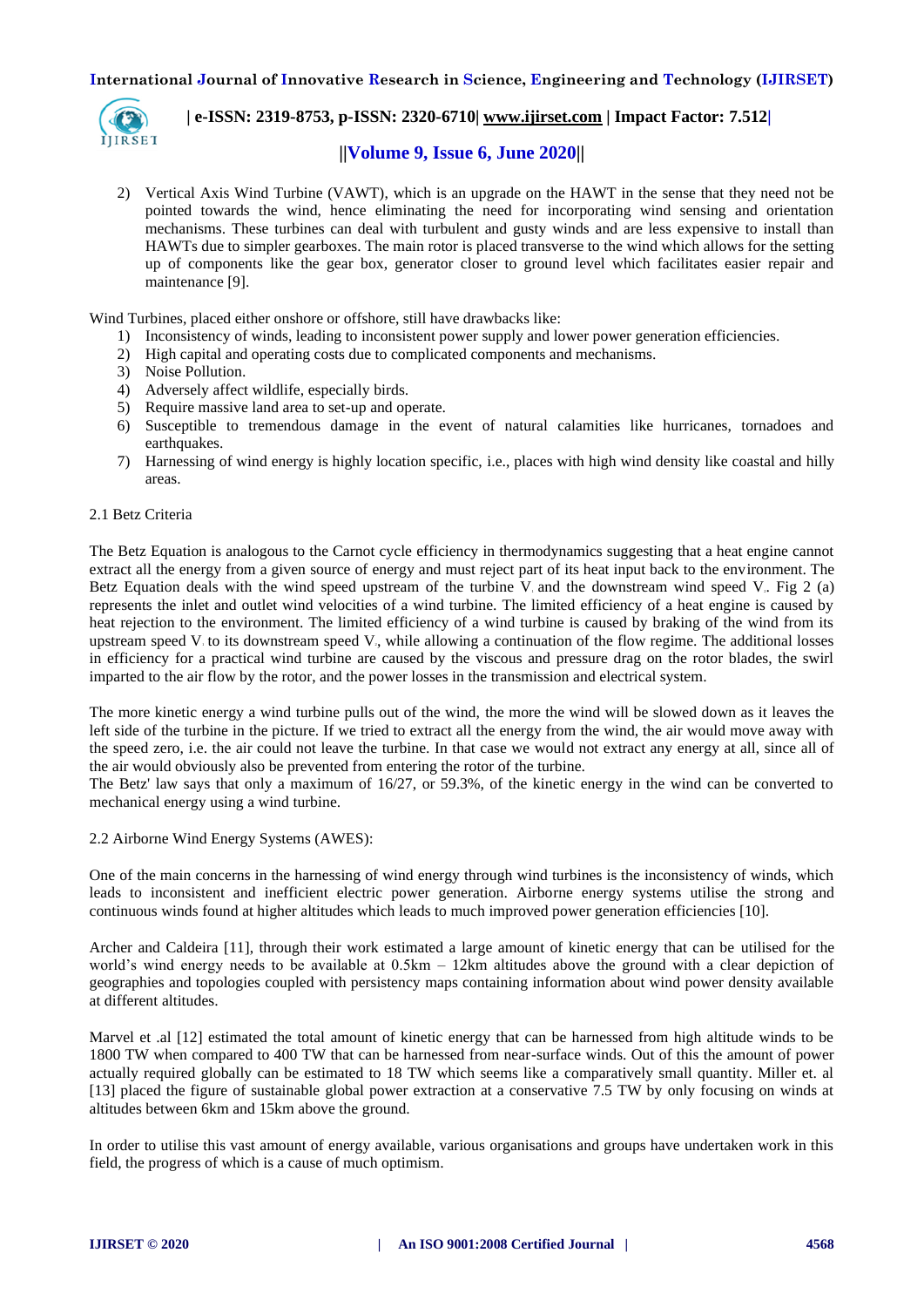

## **| e-ISSN: 2319-8753, p-ISSN: 2320-6710| [www.ijirset.com](http://www.ijirset.com/) | Impact Factor: 7.512|**

## **||Volume 9, Issue 6, June 2020||**

Delft University of Technology and Karlsruhe University of Applied Sciences have jointly collaborated to develop a mobile 20 kW experimental pumping kite generator with the main focus towards a generator operating continuously for 24 hours. The prototype that was already developed and being improved for continuous power generation has a wing surface area of 25m, is single-tether based, has a control unit (called control pod) that is airborne and also has an automatic launch setup [19].

KiteGen Research developed a system that has integrated electronics on-board and its design is based on a C-Kite tethered to the ground control station by means of two power-ropes. This prototype was further developed by winding the power ropes on special winches and by driving them using a pulley system through a 20m flexible rod called stem. A power of 3 MW was obtained [10]. Fig 2 (b) shows the prototype developed by KiteGen.

The AWESs developed by SkySails Gmbh consists of a foil kite that is controlled by a rope and a control pod. The mobile variant of this system has a capacity of 250kW – 1MW and the offshore variant has a capacity of 1-3.5MW [20]. Fig 2 (c) shows the depiction of the offshore variant prototype developed by SkySails Gmbh.

Makani Power has developed an AWES with the capability of 600 kW energy generation having eight rotors and a wing span comparable to that of a small jet airliner. This high-performance carbon fiber kite has a width of 85ft and houses eight on-board rotors each After eight generations of prototypes of increasing size, the company now has the high-performance carbon fibre kite which measures 85 ft. across, and has eight on board rotors, each of 7.5 ft. diameter. The eight rotors are spun by the wind in energy-generating crosswind flight. Each rotor drives a permanent magnet motor/generator that generates electricity on board [21]. Fig 2 (d) shows the AWES developed by Makani Power.



Fig 2 (a) Inlet and Outlet wind velocities (b) C-Kite developed by KiteGen (source[: www.kitegen.com\)](http://www.kitegen.com/) (c) Depiction of the Prototype developed by SkySails Gmbh (d) Makani Power's AWES

#### III. **CLASSIFICATION OF AWES**

AWES typically consists of two main components, a ground system and a minimum of one aircraft which is either mechanically or electrically connected by ropes (often referred to as tethers). AWES can be categorized into two systems, as shown in Fig. 3 (c):

- 1) Ground-Gen systems: Conversion of mechanical energy into electrical energy takes place on the ground.
- 2) Fly-Gen systems: Conversion of energy generated by the rotor to electrical energy is done on the aircraft [14].

#### 3.1 Ground-Gen systems

In a Ground-Gen AWES (GG-AWES), the mechanical work done by traction force is transmitted from the aircraft, producing electrical energy on the ground. The transmission is done through one or more ropes, which produce the motion of an electrical generator. GG-AWESs can further be classified as:

- 1) Fixed-ground station devices: the ground station is fixed to the ground.
- 2) Moving-ground-station systems: the ground station is a moving vehicle [15].

#### 3.1.1 Fixed-ground-station

Fixed ground station GG-AWES are also referred to as Pumping Kite Generators. In this the energy conversion is successfully brought out by a two-phase cycle that consists of a generation phase and a recovery phase. During the generation phase, electrical energy is produced. The aircraft is driven in such a way so as to produce a lift force. Consequently, a traction (unwinding) force is produced on the ropes such that it induces the rotation of the electrical generators. During the recovery phase, where in a smaller amount of energy is consumed, motors rewind the ropes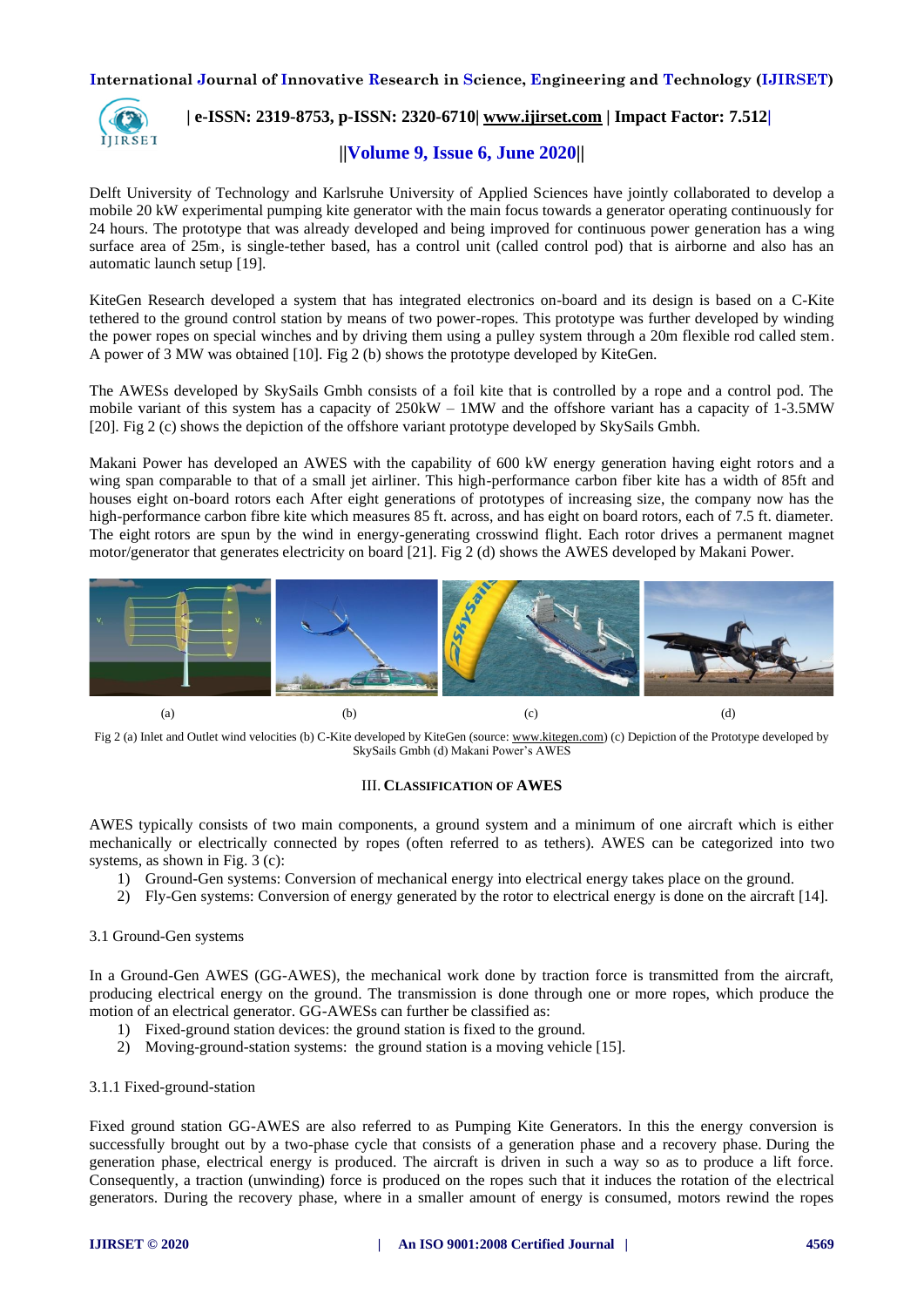

 **| e-ISSN: 2319-8753, p-ISSN: 2320-6710| [www.ijirset.com](http://www.ijirset.com/) | Impact Factor: 7.512|**

## **||Volume 9, Issue 6, June 2020||**

which brings the aircraft back to its original position from the ground. To ensure a positive balance, the net energy produced in the generation phase has to be larger than the energy spent in the recovery phase [16] [17].

### 3.1.2 Moving-ground-station

In these systems, unlike the fixed ground station, the rope winding and unwinding does not produce or consume significant power. It is eventually used only to control the aircraft trajectory. The generation takes place due to the traction force of ropes, inducing the rotation (or linear motion) of a generator which exploits the ground station movement rather than the rope winding mechanism.

Moving-ground-station GG-AWES are further classified into two:

- 1) Vertical axis generator: In this type of generator, the ground stations are fixed on the periphery of the rotor of a large electric generator having a vertical axis. In such cases, the forces of aircraft make the ground stations rotate together with the rotor. This in turn transmits torque to the generator (Fig. 3 (a)-a).
- 2) Rail generators: They are of two types closed loop rail (Fig. 3 (a)-b) and open loop rail (Fig. 3.1 (a)-c). The ground stations are integrated on rail vehicles and electric energy is generated from vehicle motion. [10]

## 3.2 Fly-Gen systems (FG-systems)

In Fly-Gen AWESs, it is during the flight of the aircraft that the electric energy is produced. This energy is then transmitted to the ground through a special rope which integrates electric cables. Using one or more specially designed wind turbines, electrical energy conversion in FG-AWESs can be achieved. The general classification of FG-AWESs are crosswind and non-crosswind modes. Under these modes, they can further be distinguished based on their flying principles as mentioned below:

1. Crosswind

Wings lift: Successfully brought about with a tethered flight of special gliders (Fig. 3 (b)-a) or frames with multiple wings (Fig. 3 (b)-b). These aircrafts harvest the relative wind.

2. Non – Crosswind

Buoyancy and static lift: Successfully brought about with aerodynamically shaped aerostats filled with lighterthan-air gas (Fig. 3 (b)-c). These aircrafts harvest the absolute wind.

Rotor thrust: Successfully brought about with the same turbines used for electrical power generation (Fig. 3 (b)-d). These aircrafts harvest the absolute wind.

There also exists an FG concept that exploits high altitude wind energy not by using aerodynamic lift. Instead, it uses a rotating aerostat which exploits the Magnus effect [18].

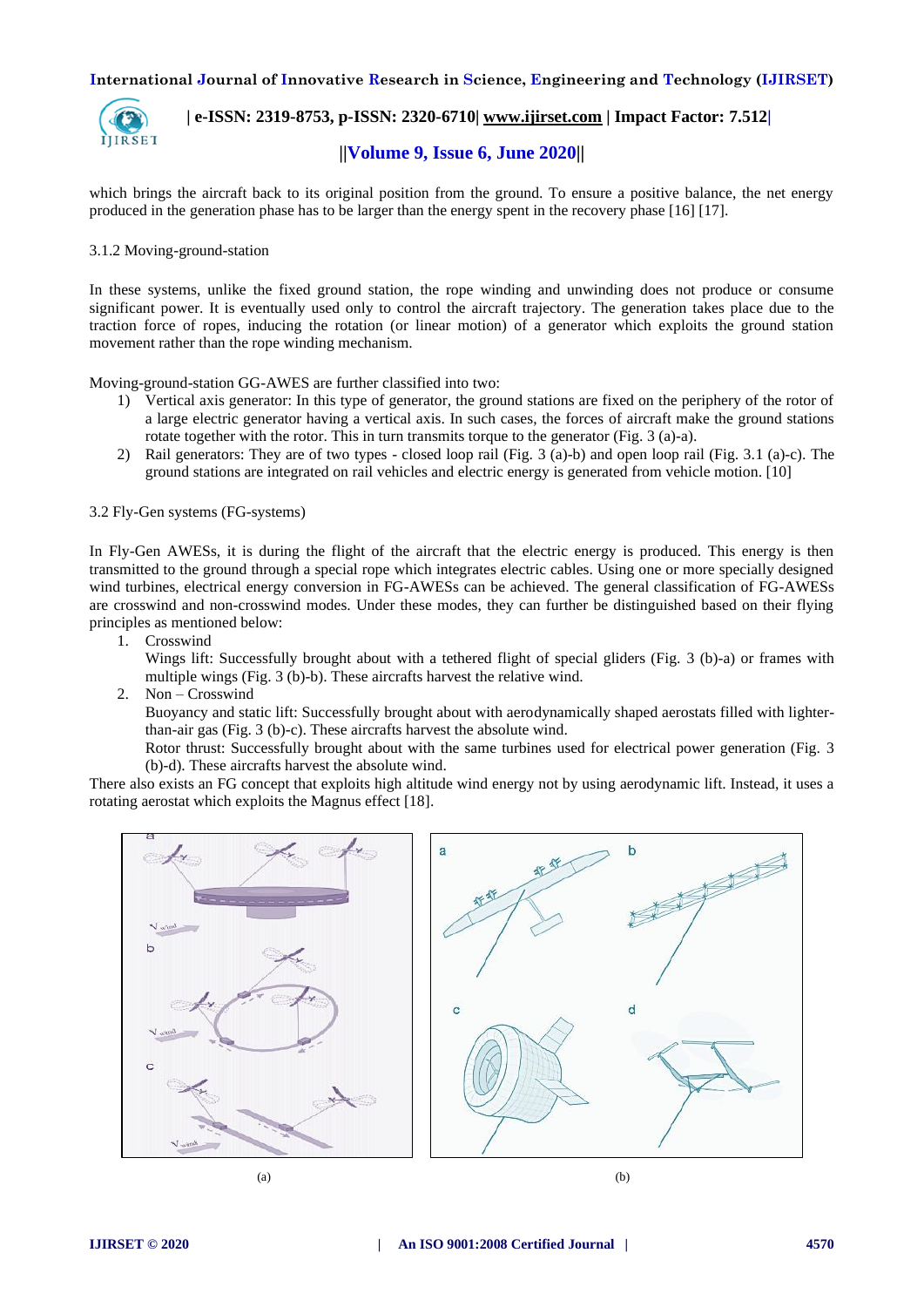

 **| e-ISSN: 2319-8753, p-ISSN: 2320-6710| [www.ijirset.com](http://www.ijirset.com/) | Impact Factor: 7.512|**

**||Volume 9, Issue 6, June 2020||** 



Fig. 3 (a) Vertical Axis and Rail Generators (b) Flying Principles of Fly-Gen System (c) Classification of AWES – Flowchart.

## IV. **SWOT ANALYSIS**

The SWOT analysis is an extremely useful tool for understanding and decision-making for all sorts of situations in projects, businesses and organisations. SWOT is an acronym for Strengths, Weaknesses, Opportunities and Threats. Strengths and weakness are frequently internally-related, while opportunities and threats commonly focus on the external environment. The name is an acronym for the four parameters the technique examines:

**S**trengths: characteristics of the business or project that give it an advantage over others.

**W**eaknesses: characteristics of the business that place the business or project at a disadvantage relative to others.

**O**pportunities: elements in the environment that the business or project could exploit to its advantage.

**T**hreats: elements in the environment that could cause trouble for the business or project.

It is typically employed for strategy building, corporate planning, market management, match and converting and so on.

In this paper, we attempt to use SWOT analysis, to create a comparison among the various wind energy systems with the goal of understanding and analysing the various systems to find its competitive advantage.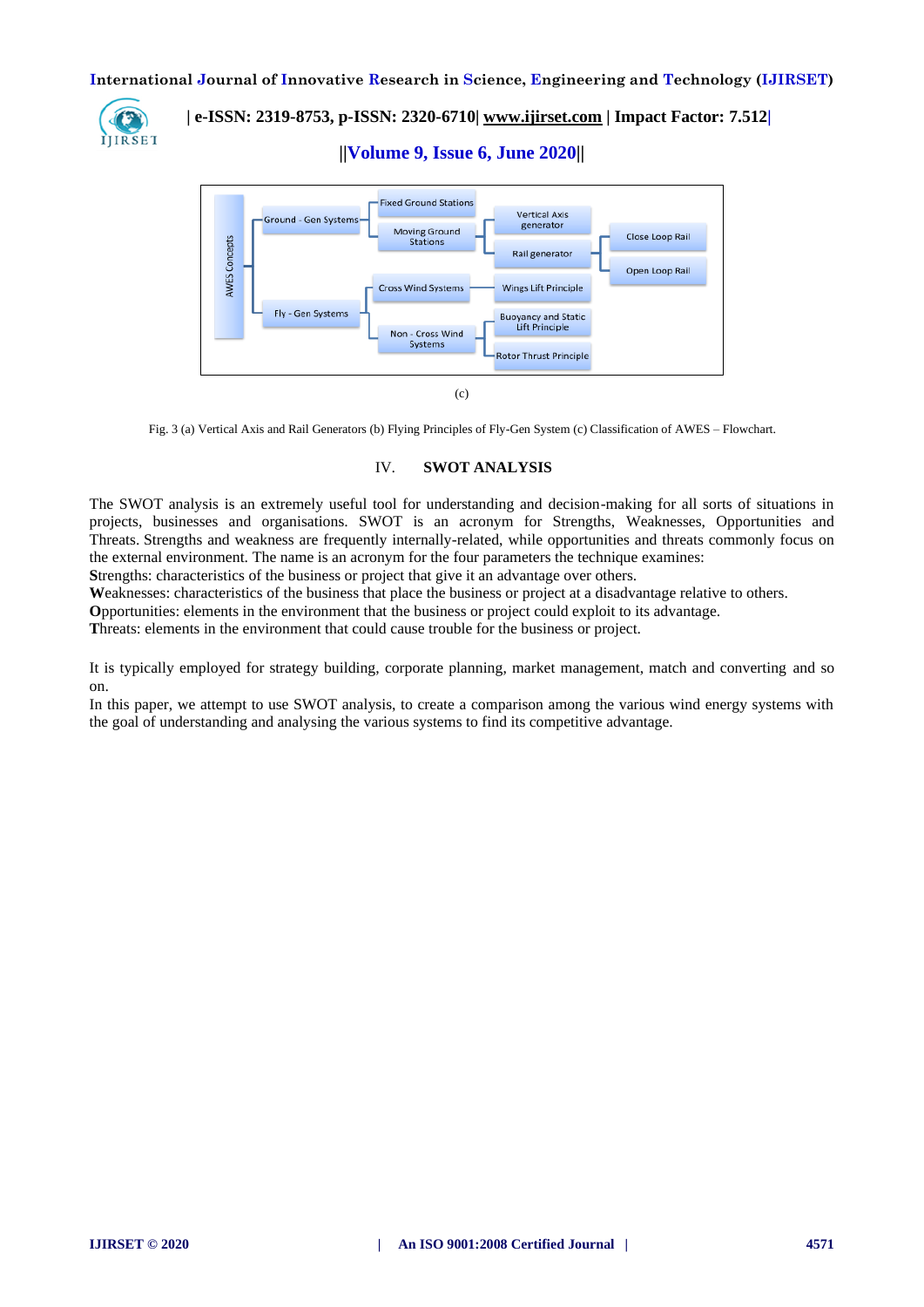

# **| e-ISSN: 2319-8753, p-ISSN: 2320-6710| [www.ijirset.com](http://www.ijirset.com/) | Impact Factor: 7.512|**

## **||Volume 9, Issue 6, June 2020||**

## 4.1 SWOT Analysis of Conventional Wind Turbine

|                                                                                                                          | <b>WEAKNESS</b>                                                                                                                                  |  |  |
|--------------------------------------------------------------------------------------------------------------------------|--------------------------------------------------------------------------------------------------------------------------------------------------|--|--|
| <b>STRENGHTS</b>                                                                                                         | 1) They need to be positioned facing the winds which gives rise to<br>the requirement to incorporate wind sensing and orientation<br>mechanisms. |  |  |
| 1) High power generation- for a rotor diameter= 190m and<br>hub height=125m, maximum power generated = $10 \text{ MW}$ . | 2) Need to be set up far away from human settlements thus<br>leading to higher chance of power transmission losses.                              |  |  |
|                                                                                                                          | 3) Require higher wind speeds of 11-15 km/hr to start generating<br>power.                                                                       |  |  |
| 2) Higher peak efficiency (approx. 50%) compared to<br>Vertical Axis Wind Turbines.                                      | 4) Higher complexity of components like gearboxes and yaw<br>mechanisms which are necessary to align the turbine with the<br>wind.               |  |  |
|                                                                                                                          | 5) Requires larger land area to set up a sustainable wind farm.                                                                                  |  |  |
|                                                                                                                          | 6) Adversely affects wildlife, especially birds.                                                                                                 |  |  |
| <b>OPPORTUNITIES</b>                                                                                                     | <b>CWT</b><br><b>THREATS</b>                                                                                                                     |  |  |
| 1) Use of materials like Carbon Fibre, Fibre Reinforced                                                                  | 1) Seasonal variation in power generation.                                                                                                       |  |  |
| Polymers (FRPs) as blade material to improve<br>performance.                                                             | 2) Harnessing of wind energy is highly location specific,<br>i.e, places with high wind density like coastal and hilly<br>areas.                 |  |  |
| 2) Research towards use of natural polymers as blade<br>materials.                                                       | 3) Greater susceptibility to damage in the event of natural<br>factors like hurricanes, earthquakes, variable wind loads,<br>lightning etc.      |  |  |

## 4.2 SWOT Analysis of Vertical Axis Wind Turbine (VAWT)

| <b>STRENGHTS</b><br>1) Omnidirectional, yaw-less design.<br>2) Can use both lift and drag forces.<br>3) Can generate power with wind speeds as low as 7 km/hr<br>4) Scalability: The design can be scaled down to small<br>sizes, even as small as what will fit on an urban rooftop. In<br>cities, there may not be room for all renewable energy<br>technologies, but vertical turbines provide a viable<br>alternative to hydrocarbon energy sources. | <b>WEAKNESS</b><br>1) Only a fraction of blades contribute to power generation.<br>2) Generates less power than Horizontal Axis Wind<br>Turbines. (200W- 10kW)<br>3) Vibrations because of air flow near the ground creates<br>turbulent flow.<br>4) These types of turbines aren't typically well suited for<br>use in areas of high wind speeds. |  |  |
|----------------------------------------------------------------------------------------------------------------------------------------------------------------------------------------------------------------------------------------------------------------------------------------------------------------------------------------------------------------------------------------------------------------------------------------------------------|----------------------------------------------------------------------------------------------------------------------------------------------------------------------------------------------------------------------------------------------------------------------------------------------------------------------------------------------------|--|--|
| <b>OPPORTUNITIES</b>                                                                                                                                                                                                                                                                                                                                                                                                                                     | <b>VAWT</b><br><b>THREATS</b>                                                                                                                                                                                                                                                                                                                      |  |  |
| 1) Efficiency can be improved by using accessories like                                                                                                                                                                                                                                                                                                                                                                                                  | 1) Higher chance that the turbine would stop rotating and                                                                                                                                                                                                                                                                                          |  |  |
| deflectors, to direct the wind towards the blades.                                                                                                                                                                                                                                                                                                                                                                                                       | fall out during rough weather conditions.                                                                                                                                                                                                                                                                                                          |  |  |
| 2) Zero energy buildings provide a chance to exploit this                                                                                                                                                                                                                                                                                                                                                                                                | 2) The tendency of blades breaking is higher due to high                                                                                                                                                                                                                                                                                           |  |  |
| technology                                                                                                                                                                                                                                                                                                                                                                                                                                               | centrifugal forces.                                                                                                                                                                                                                                                                                                                                |  |  |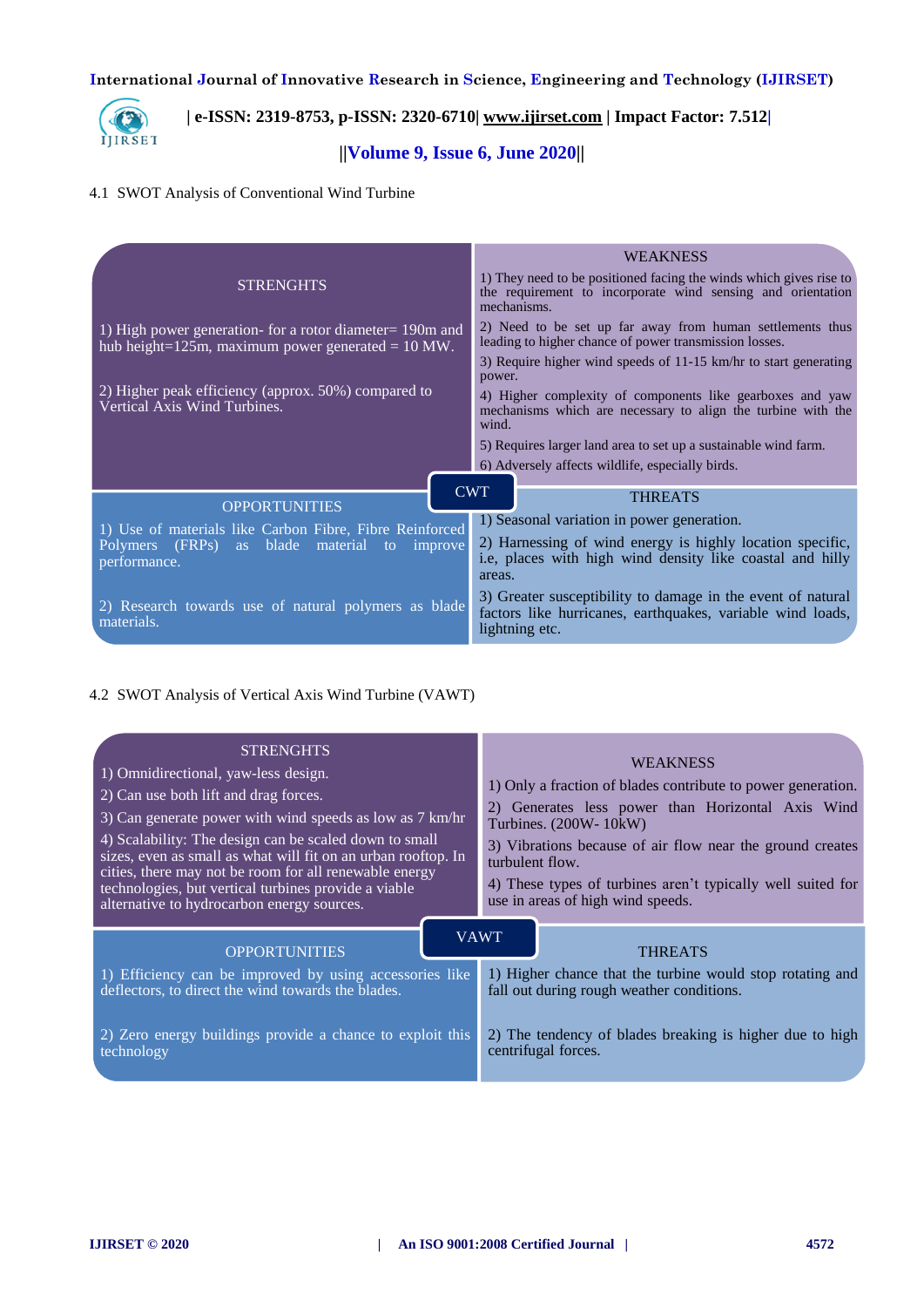

## **| e-ISSN: 2319-8753, p-ISSN: 2320-6710| [www.ijirset.com](http://www.ijirset.com/) | Impact Factor: 7.512|**

## **||Volume 9, Issue 6, June 2020||**

#### 4.3 SWOT Analysis of Airborne Wind Energy Systems (AWES)

| <b>STRENGHTS</b><br>1) The rotor operates at high altitude of 0.5-10 km where<br>the wind flow is strong and steady. | <b>WEAKNESS</b><br>1) Bad weather in the form of thunder and lightning pose<br>serious risk to destruction of any airborne device. |  |  |
|----------------------------------------------------------------------------------------------------------------------|------------------------------------------------------------------------------------------------------------------------------------|--|--|
| 2) Permanent Jet Streams at high altitude.                                                                           |                                                                                                                                    |  |  |
| 3) Installation cost per unit energy is low.                                                                         | 2) If the device is retracted during bad weather, then no                                                                          |  |  |
| 4) The wind speed is about 40 m/s at height of 10-12 km                                                              | power can be generated.                                                                                                            |  |  |
| 5) Energy generated by a high-altitude system may be used<br>aloft or sent to the ground surface                     |                                                                                                                                    |  |  |
| <b>AWES</b><br><b>OPPORTUNITIES</b>                                                                                  |                                                                                                                                    |  |  |
| 1) Avoids noise or marring the landscape which in - turn<br>avoiding environmental damage.                           | <b>THREATS</b><br>1) Can pose a safety hazard as the airborne devices and                                                          |  |  |
| 2) can be rapidly deployed to disaster areas for power<br>emergency and medical equipment                            | power cables may get detached or damaged and fall on the<br>ground.                                                                |  |  |
| 3) In developing nations where infrastructure is limited or<br>non existent it can easily provide electricity.       |                                                                                                                                    |  |  |

## V. **DECISION MATRIX**

A decision matrix is a decision making tool that allows one to list and evaluate different criteria on the basis of priority and weightage and then narrow down the choices to make the best possible decision. Here, a decision matrix is being used in order to evaluate the viability of using AWES as an alternative to conventional turbines and HAWT by evaluating it against the most essential criteria. The methodology of constructing the decision matrix is as follows:

- 1) The most important criteria for evaluating the viability and sustainability of Conventional wind turbines, HAWT and AWES are listed. They are Rated Power, Overall Efficiency, Overall Costs and Base Wind Speed.
- 2) Due weightage is given to each of the above criteria in relation to this study such that their sum would add up to 10.
- 3) A rating scale was employed to evaluate each of the above technologies against the specified criteria:
	- 1 Low **(Least favourable)**
	- 2 Medium
	- 3 High **(Most favourable)**
- 4) A rating based on the above rating system is given to each system against the specified criteria by also taking into account the relative weightages of each criterion. This is done by multiplying the rating of a particular system with the weightage of the particular criterion.Therefore, **Rating = (Rating according of scale)**  $\bf{x}$ **(Weightage of criterion)**

Table 5 (a) is the decision matrix employed to study the viability of using AWES compared to the other systems already in use.

| <b>Criteria</b><br><b>System</b> | <b>Rated</b><br><b>Power</b><br>4 | <b>Overall</b><br><b>Efficiency</b> | <b>Overall</b><br><b>Costs</b><br>3. | <b>Base Wind</b><br><b>Speed</b> | <b>Total</b> |
|----------------------------------|-----------------------------------|-------------------------------------|--------------------------------------|----------------------------------|--------------|
| <b>Conventional</b>              | High<br>$3 X 4 = 12$              | High<br>$3 X 2 = 6$                 | Low<br>$1 X 3 = 3$                   | Low<br>$1 X 1 = 1$               | 22           |
| <b>VAWT</b>                      | Low<br>$1 X 4 = 4$                | Low<br>$1 X 2 = 2$                  | Medium<br>$2 X 3 = 6$                | Medium<br>$2 X 1 = 2$            | 14           |
| <b>AWES</b>                      | Medium<br>$2 X 4 = 8$             | High<br>$3 X 2 = 6$                 | High<br>$3 X 3 = 9$                  | High<br>$3 X 1 = 3$              | 26           |

#### Table 5 (a) Decision matrix for the study of viability.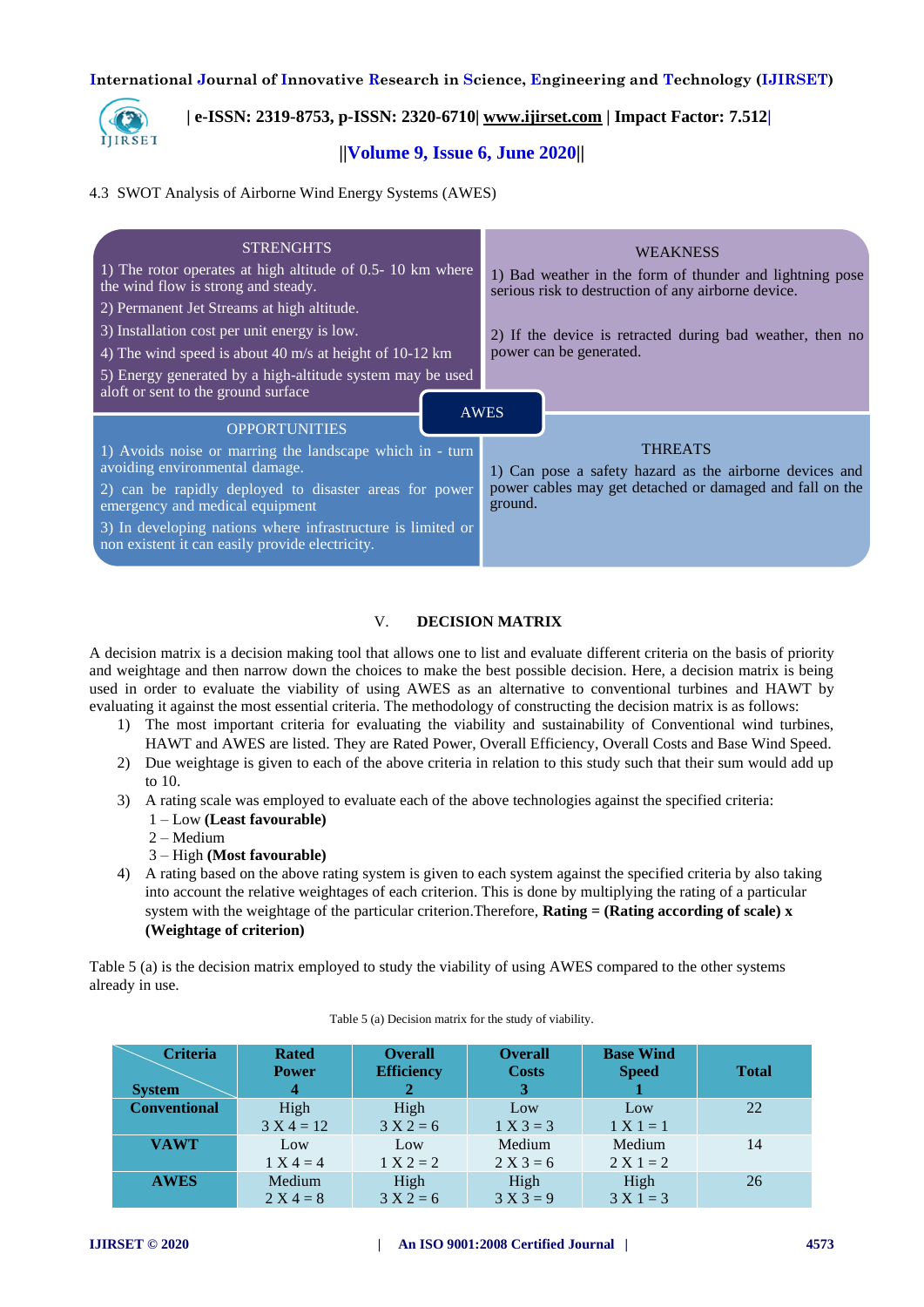

 **| e-ISSN: 2319-8753, p-ISSN: 2320-6710| [www.ijirset.com](http://www.ijirset.com/) | Impact Factor: 7.512|**

## **||Volume 9, Issue 6, June 2020||**

The above decision matrix was constructed after considering a host of parameters that help us to evaluate the performance of each system technically as well as its economic feasibility from the SWOT analysis carried out in the previous section. In order to make this study more comprehensive, the following criteria were selected that help us broadly evaluate each system:

## 1) Rated Power :

A turbine's power is determined by its ability to convert the wind energy to rotational mechanical energy and in turn to electrical power. Rated power is the maximum power that the particular wind energy system can generate and is the quantity used by manufacturers to measure the maximum capacity of the wind turbines.

The following ratings were given to the 3 systems:

- o Conventional High
- o VAWT- Low
- o AWES- Medium

This remains the biggest advantage of conventional wind turbines over the other systems. Although the actual power depends on factors like wind power density, variations in wind, etc. these still remain the highest power producers compared to the others. While VAWTs are effective only in areas of low availability of energy, AWES although having the highest potential among the three haven't been developed to the scale of conventional turbines. The rating given to AWES is to keeping a balance between the figures achieved by AWESs in current times and the high availability of energy.

2) Overall Efficiency:

The true capacity of power generation of a wind energy system is obtained by taking into account all losses that include mechanical and transmission losses and multiplying them to the rated power. Considering the above, a factor of efficiency is defined that determines how effectively the available wind energy is finally converted to electric power.

The following ratings were given to the 3 systems:

- o Conventional High
- o VAWT- Low
- o AWES- High

It is here that both, conventional and AWES score highly as the available wind energy is converted to electric power more efficiently than VAWT. This truly provides a measure of how effectively the available wind energy is converted to useful energy by keeping complexities of the components to a minimum. The ratings above give a fair balance between energy conversion efficiency (where conventional turbines score highly) as well as the ease with which this is carried out (where AWES score highly).

3) Overall Costs ( = Material + Production + Transmission + Repair and Maintenance)

It is extremely important to evaluate the viability of a particular technology from an economic perspective. The benefits obtained from the technology get rather dwarfed if the associated costs outweigh them. This makes the technology highly impractical and unsustainable for the future.

The following ratings were given to the 3 systems:

- o Conventional Low
- o VAWT- Medium
- o AWES- High

AWES is the most cost efficient alternative by far due to its comparative simplicity in terms of construction coupled with the high potential domain of wind energy that it operates in. The complexity and cost of conventional turbines makes it least favourable in this particular comparison, with VAWT holding to a neutral rating.

4) Base Wind Speed

Base wind speed is the speed of the jet streamline that is converted to wind power. The greater the wind speed, higher is the power generated (Power generated is proportional to the third power of wind speed). The following ratings were given to the 3 systems:

- o Conventional Low
- o VAWT- Medium
- o AWES- High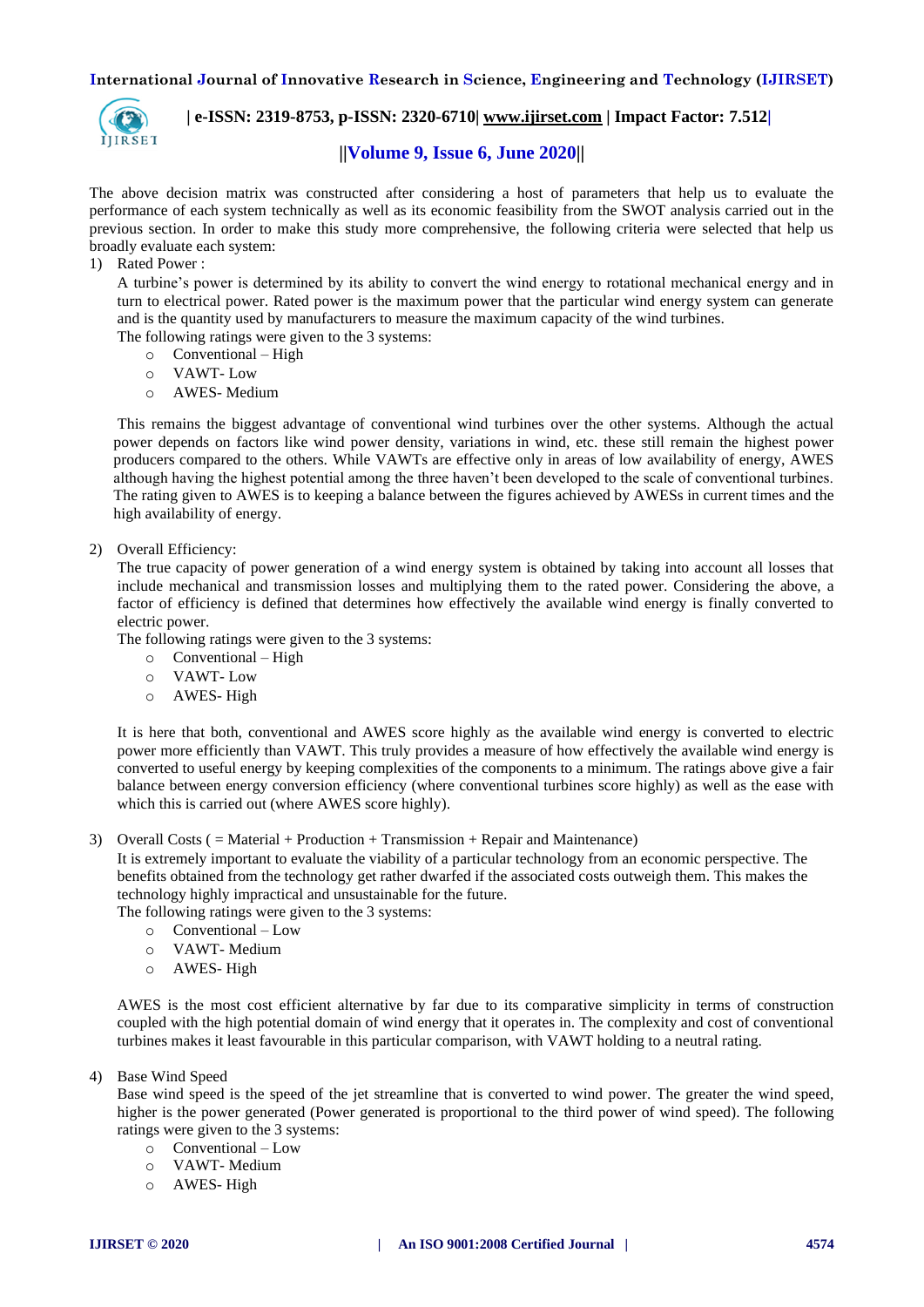

## **| e-ISSN: 2319-8753, p-ISSN: 2320-6710| [www.ijirset.com](http://www.ijirset.com/) | Impact Factor: 7.512|**

## **||Volume 9, Issue 6, June 2020||**

AWES, located at higher altitudes, where the wind speeds are greater, tend to generate power at ease, whereas in the case of a conventional wind turbine, the base wind speed is relatively lower. Vertical turbines are subjected to low and turbulent wind, since they are mostly located in urban areas.

## VI. **FUTURE SCOPE**

On the technological and construction front, research communities are addressing on the various improvement opportunities such as to ensure adaptability of the system to various wind and weather conditions, to design the wings such that they are durable and light weight, efficient methods to reduce costs and automate during initiation and landing, the ability of the tethers to cope up to many duty cycles of various loads and so on [22].

Also, the amount of wind power generation to a given ground surface is yet to be estimated in the case of large scale wind farms, for which the same estimation of only 2 MW per  $Km<sup>2</sup>$  was made by MacKay for convectional wind turbine parks [23].

On a business front, considering the scale of potential markets, several tens of millions of dollars (which is comparatively low cost) have been utilised for the development of AWES; for which the major financial contributors are big companies that are involved in the energy markets [24].

The AWES is not yet devised to commercialize as companies are focusing on remote locations to satisfy market need than to find a market fit [25]. Nevertheless, research teams are thriving in contributions of patents and scientific research.

#### VII. **CONCLUSION**

Due to the sheer potential of harnessing energy from high altitude winds, Airborne Wind Energy Systems stand out in comparison to the technology already in use. The most important factor that suggests that this system of wind energy conversion could be the future, is the relative simplicity of build and compactness that most tested prototypes have demonstrated. Although the numbers, in terms of power generation haven't been comparable to those produced by conventional wind turbines, the fact that power that can be measured in Megawatts, has been achieved by various research groups and organisations have only added to the optimism. From the study conducted in this paper, it would be safe to conclude that the benefits that can be derived from Airborne Wind Energy Systems outweigh the concerns substantially and with further advancements could be viable for use on a large scale.

#### **REFERENCES**

- [1] Solyali D, Redfern MA, "Have wind turbines stop maturing?" In: IEEE 44th International Universities, Power Engineering Conference (UPEC), 2009
- [2] Carlin PW, Laxson AS, Muljadi EB,"The history and state of the art of variable-speed wind turbine technology", National Renewable Energy Laboratory, NREL/TP-500-28607, 2001
- [3] Goudarzi N, Zhu WD, Bahari H, "Wind energy conversion: the potential of a novel ducted turbine for residential and commercial applications" In: Proceedings of the ASME International Mechanical Engineering Congress & Exposition. San Diego, California, USA, 2013.
- [4] K. Marvel, B. Kravitz, and K. Caldeira, "Geophysical limits to global wind power," Nat. Clim. Change 3, 118–121 (2013). [https://doi.org/10.1038/nclimate1683,](https://doi.org/10.1038/nclimate1683) [Google Scholar](http://scholar.google.com/scholar_lookup?hl=en&publication_year=2013&pages=118-121&author=K.+Marvelauthor=B.+Kravitzauthor=K.+Caldeira&title=Geophysical+limits+to+global+wind+power)
- [5] Sawyer S. Global offshore: current status and future prospect. Global Wind Energy Council; 2012. [Google Scholar](https://scholar.google.com/scholar?q=Sawyer%20S.%20Global%20offshore:%20current%20status%20and%20future%20prospect.%20Global%20Wind%20Energy%20Council;%202012.)
- [6] LoydJ, "Crosswind kite power (for large-scale wind power production) Energy", 4 (3), pp. 106-11[1 CrossRef](https://doi.org/10.2514/3.48021) View Record in Scopus Google Scholar, 1980.
- [7] Cristina L. Archer, "An Introduction to Meteorology for Airborne Wind Energy", Airborne Wind Energy, U. Ahrens, M. Diehl, R. Schmehl Eds. (Springer Berlin), Chapter 5, pp 81-94, 2013.
- [8] Kumar, Khan, Pandey, "Wind Energy: A Review Paper," Gyancity Journal of Engineering and Technology, 10.21058/gjet.2018.42004, pp. 29-37, 2018
- [9] G. Feng, Z. Liu, D. Bao and Z. Gong, "Experimental Research on Vertical Axis Wind Turbine," Asia-Pacific Power and Energy Engineering Conference, Wuhan, pp. 1-4, 2009
- [10] Cherubini, Papini, Vertechy, Fontana, "Airborne Wind Energy Systems: A Review of the Technologies," Renewable and Sustainable Energy Reviews, Elsevier, pp. 1461-1476, 2015
- [11]Archer CL, Caldeira K,"Global assessment of high-altitude wind power energies", 307–19, 2009
- [12]Marvel K, Kravitz B, Caldeira K. Geophysical limits to global wind power. NatClim Change 2012;3:118–21.